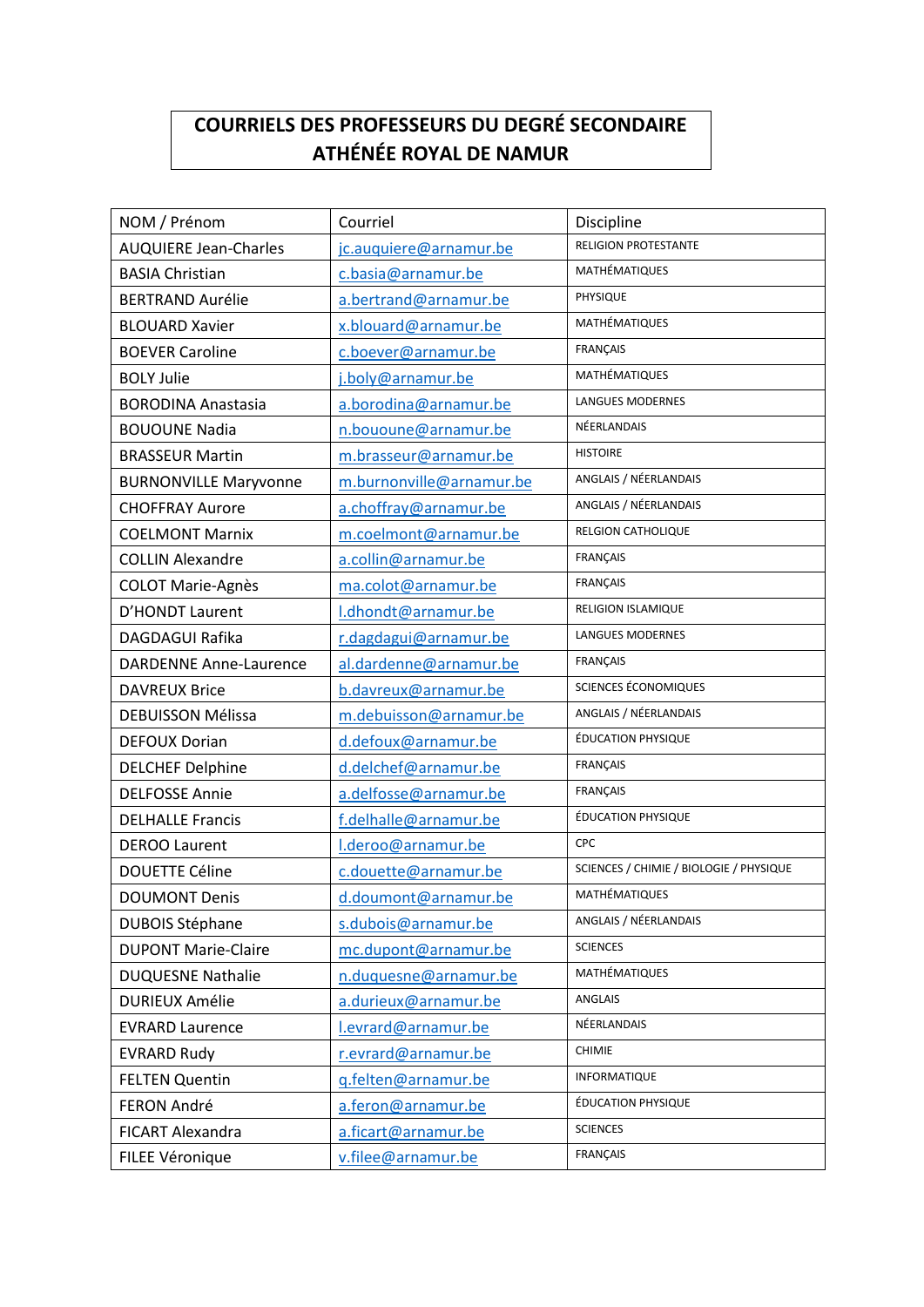| <b>FIORENTE Catia</b>         | kitoo22@hotmail.com           | <b>ANGLAIS</b>                    |
|-------------------------------|-------------------------------|-----------------------------------|
| <b>GALLEZ Sarah</b>           | s.gallez@arnamur.be           | <b>SCIENCES SOCIALES</b>          |
| <b>GENETTE Anne</b>           | a.genette@arnamur.be          | <b>DESSIN</b>                     |
| <b>GERARD Marie</b>           | m.gerard@arnamur.be           | GÉOGRAPHIE                        |
| <b>GIGOT Emma</b>             | e.gigot@arnamur.be            | <b>FRANÇAIS</b>                   |
| <b>GILLOT Sylvain</b>         | s.gillot@arnamur.be           | MATHÉMATIQUES                     |
| <b>GLIGU Oliviu</b>           | o.gligu@arnamur.be            | <b>RELGION ORTHODOXE</b>          |
| <b>HANIQUE Sophie</b>         | s.hanique@arnamur.be          | <b>BIOLOGIE</b>                   |
| HAZARD Jérémy                 | j.hazard@arnamur.be           | GÉOGRAPHIE                        |
| <b>HEINE Sébastien</b>        | s.heine@arnamur.be            | MATHÉMATIQUES                     |
| <b>HENRION Michel</b>         | m.henrion@arnamur.be          | <b>HISTOIRE</b>                   |
| <b>HIERNAUX Amaury</b>        | a.hiernaux@arnamur.be         | <b>FRANÇAIS</b>                   |
| <b>HUART Magali</b>           | m.huart@arnamur.be            | ÉDUCATION PHYSIQUE                |
| <b>HUCKËL Thomas</b>          | t.huckel@arnamur.be           | PHYSIQYE                          |
| <b>HUTSEMEKERS Manon</b>      | m.hutsemekers@arnamur.be      | GÉOGRAPHIE                        |
| JACQUART Sébastien            | s.jacquart@arnamur.be         | SCIENCES ÉCONOMIQUES              |
| <b>KERIMOSKA Florije</b>      | f.kerimoska@arnamur.be        | <b>FRANÇAIS</b>                   |
| <b>LACOMBLEZ Vincent</b>      | v.lacomblez@arnamur.be        | SCIENCES / GÉOGRAPHIE             |
| <b>LAHAYE Manon</b>           | m.lahaye@arnamur.be           | HISTOIRE / SCIENCES SOCIALES      |
| LAMBERT Jérôme                | j.lambert@arnamur.be          | MATHÉMATIQUES                     |
| <b>LAMBERT Liam</b>           | I.lambert@arnamur.be          | ÉDUCATION PHYSIQUE                |
| LECLERCQ Emma                 | e.leclercq@arnamur.be         | <b>ESPAGNOL</b>                   |
| <b>LECLERCQ Xavier</b>        | x.leclercq@arnamur.be         | <b>MUSIQUE</b>                    |
| <b>LEDOUX Marie</b>           | m.ledoux@arnamur.be           | ANGLAIS                           |
| LIEBERSENS Christophe         | c.liebersens@arnamur.be       | MATHÉMATIQUES                     |
| LIESSENS Hervé                | h.liessens@arnamur.be         | NÉERLANDAIS                       |
| LIZIN Mélanie                 | m.lizin@arnamur.be            | ESPAGNOL                          |
| LORGE Dylan                   | d.lorge@arnamur.be            | <b>FRANÇAIS</b>                   |
| <b>LUCHEM Anne-Marie</b>      | am.luchem@arnamur.be          | <b>HISTOIRE</b>                   |
| MAIOLO Cosimo                 | c.maiolo@arnamur.be           | <b>HISTOIRE</b>                   |
| <b>MALLIEN Adam</b>           | a.mallien@arnamur.be          | HISTOIRE / GÉOGRAPHIE             |
| <b>MARCHAL Anne-Catherine</b> | ac.marchal@arnamur.be         | FRANÇAIS                          |
| <b>MARTIN Laurent</b>         | I.martin@arnamur.be           | MATHÉMATIQUES                     |
| <b>MASSON Thomas</b>          | t.masson@arnamur.be           | MÉTHODOLOGIE / PIA / REMÉDIATIONS |
| <b>NICOLAS Bruno</b>          | bruno.nicolas@arnamur.be      | RELGION CATHOLIQUE                |
| <b>PAPIN Carine</b>           | directriceadjointe@arnamur.be | DIRECTRICE F.F.                   |
| <b>PIROTTE Marianne</b>       | m.pirotte@arnamur.be          | <b>ÉDUCATION PHYSIQUE</b>         |
| <b>PLOMTEUX Philippe</b>      | p.plomteux@arnamur.be         | ÉDUCATION PHYSIQUE                |
| <b>PRESTI Marie-Louise</b>    | ml.presti@arnamur.be          | <b>SCIENCES / CHIMIE</b>          |
| <b>RAL Mien</b>               | m.ral@arnamur.be              | ANGLAIS / HISTOIRE - GÉO IM       |
| <b>REISCH Anne-Catherine</b>  | ac.reisch@arnamur.be          | <b>SCIENCES SOCIALES</b>          |